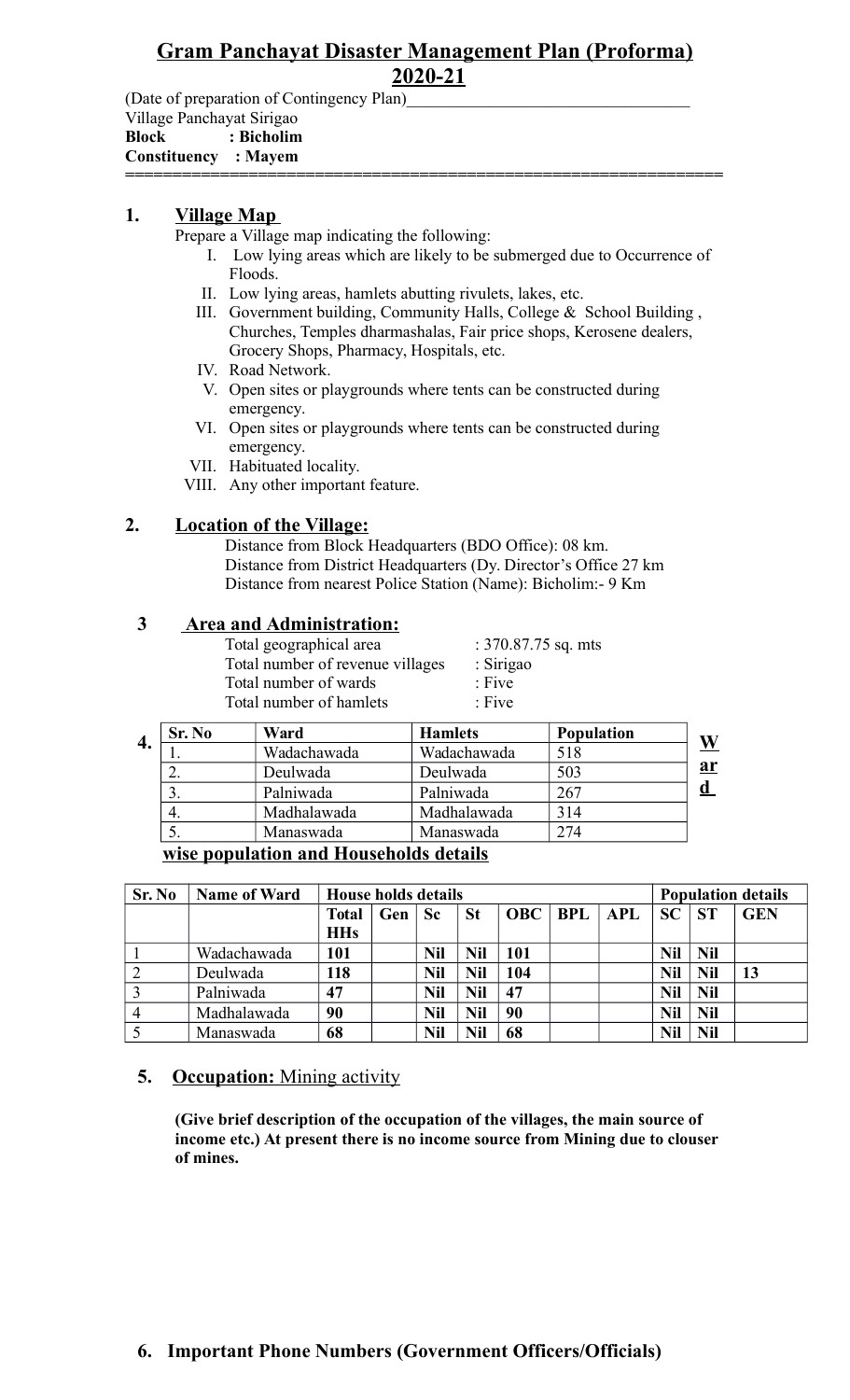| Sr. No.          | Designation                         | Address                             | Office Phone<br>No. | Residence<br>Phone<br>No/Mobile<br>No. |
|------------------|-------------------------------------|-------------------------------------|---------------------|----------------------------------------|
|                  | <b>Block Development</b><br>Officer | B.D.O office, Bicholim              | 2362103             | 9421257585                             |
| $\overline{2}$ . | Mamlatdar                           | Mamlatdar office<br><b>Bicholim</b> | 2362237             |                                        |
| 3.               |                                     |                                     |                     |                                        |
| 4.               |                                     |                                     |                     |                                        |
| 5.               |                                     |                                     |                     |                                        |

# **Important Phone Numbers (Private Institution Heads, Businessmen,**

| Proprietors, etc) |
|-------------------|
|-------------------|

| Sr. No.        | Designation              | Address           | Office Phone No. | Residence Phone<br>No/Mobile No. |
|----------------|--------------------------|-------------------|------------------|----------------------------------|
|                | $M/s$ Chowgule & Co.     | Sirigao           | 6532017          |                                  |
|                | Pvt. Ltd., Sirigao Mine  |                   | 6532016          |                                  |
| 2.             | M/s Rajaram Bandekar &   | Sirigao           | 3095814          |                                  |
|                | Company Pvt. Ltd.        |                   |                  |                                  |
|                | Sirigao Mine             |                   |                  |                                  |
| 3 <sub>1</sub> | Tukaram R. Gaonkar       | Palniwada Sirigao |                  | 9767737341                       |
|                | Owner of fair price shop |                   |                  |                                  |

#### 8. **Other Important Numbers**

| Sr. | Designation                           | Address     | Office    | <b>Residence Phone</b> |
|-----|---------------------------------------|-------------|-----------|------------------------|
| No. |                                       |             | Phone No. | No/Mobile No.          |
|     | Shri Bhagwant B Gaonkar (Sarpanch)    | Madhalawada | 2215271   | 9923826339             |
| 2.  | Smt.Kalpita K Ghadi                   | Wadachawada |           | 9637628260             |
| 3.  | Shri Atchyut R. Gaonkar               | Deulwada    |           | 9226198980             |
| 4.  | Smt. Vijaya V Mandrekar (Dy. Sarpanch | Palniwada   |           | 9765820165             |
|     | Shri. Sadanand V. Gaonkar             | Manaswada,  |           | 9890606355             |
|     |                                       | Sirigao     |           |                        |

#### **9. Ward Members Telephone Numbers:-**

| Sr.            | Name of the | Name of the Ward Member   | Address           | Residence | Mobile No. |
|----------------|-------------|---------------------------|-------------------|-----------|------------|
| N <sub>0</sub> | ward        |                           |                   | No.       |            |
|                |             |                           |                   |           |            |
|                | Wadachawada | Smt. Kalpita K Ghadi      | Wadachawada       |           | 9637628260 |
| 2.             | Deulwada    | Shri Atchyut R. Gaonkar   | Deulwada, Sirigao |           | 9226198980 |
| 3.             | Palniwada   | Smt. Vijaya V Mandrekar   | Palniwada Sirigao |           | 9765820165 |
| 4.             | Madhalawada | Shri Bhagwant B Gaonkar   | Madhalawada       |           | 9923826339 |
| 5.             | Manaswada   | Shri. Sadanand V. Gaonkar | Manaswada Sirigao |           | 9890606355 |

## **10. PDS/Grocery Shops.**

| Sr. | Name of the Ward | Name of Retailers       | <b>Description Location</b> | Contact       |
|-----|------------------|-------------------------|-----------------------------|---------------|
| No. |                  |                         |                             | Phone No. $&$ |
|     |                  |                         |                             | Mobile No.    |
|     | Wadachawada      | Nakul Gopal Gaonkar     | Wadachawada, Sirigao        |               |
| 2.  | Deulwada         | Prema Narshiv Ghatwal   | Deulwada-Sirigao            | 2215433       |
| 3.  | Palniwada        | Tukaram Raghoba Gaonkar | Palniwada - Sirigao         | 9767737341    |
| 4.  | Madhalawada      | Dhruvanjay Harmalkar    | Madhalawada -Sirigao        |               |
|     | Deulwada         | Dilsha General Store    | Deulwada Sirigao            |               |
| 6   | Madhalawada      | Arjun General Store     |                             |               |

# **11. Cyclone Shelters**

| Sr. No. | Ward Where suggested | Description/Location of site | Capacity      |
|---------|----------------------|------------------------------|---------------|
|         | Wadachawada          | Near Bandekar Screen Plant   | 500 people    |
|         | Deulwada             | Old Panchayat Building       | $1000$ people |
|         |                      |                              |               |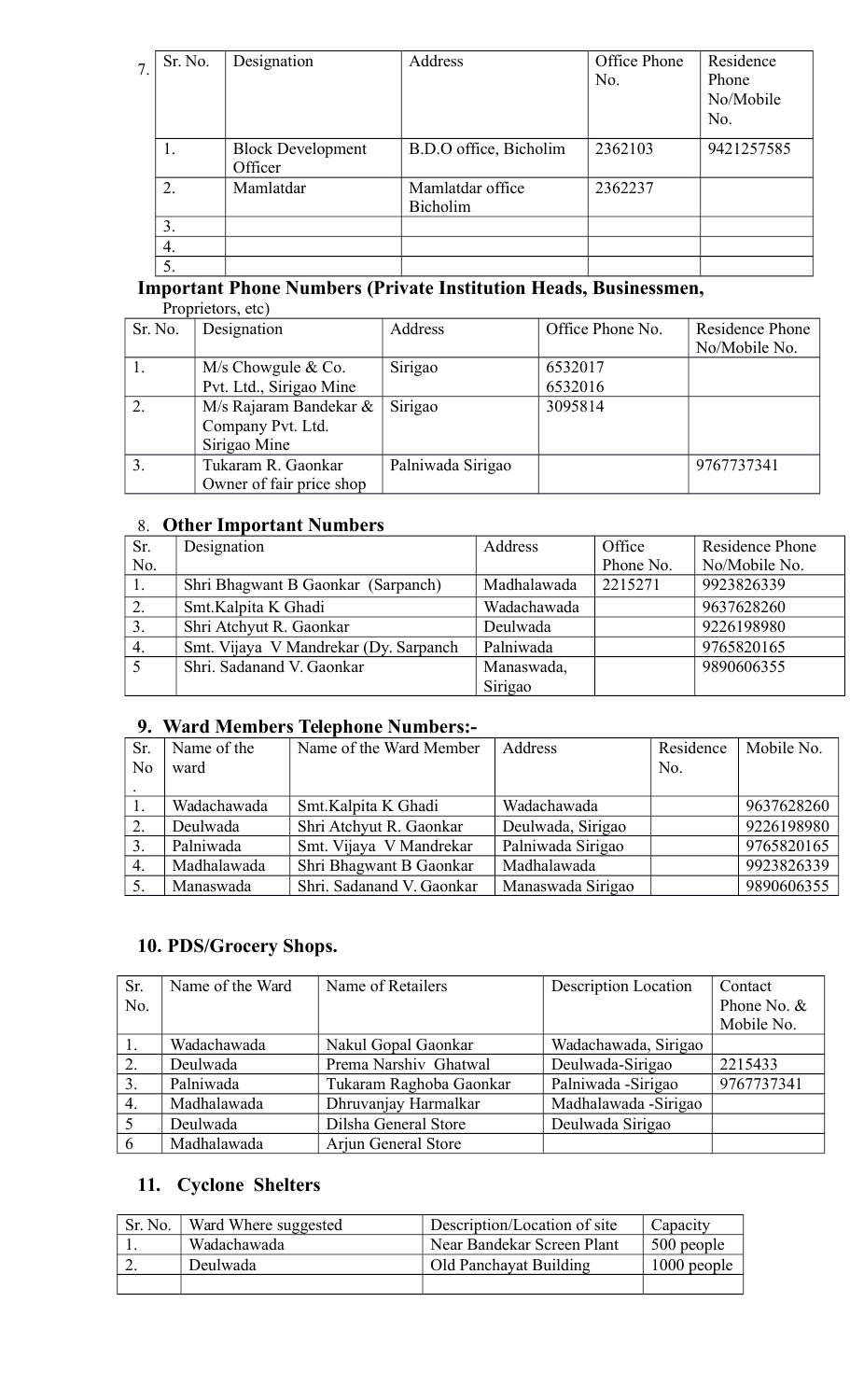# **12. Alternates Places which can be used as Cyclone Shelters:**

| Sr. |             | Name of the ward   Description / Name | Location/Address/Contact | No. of persons that can |
|-----|-------------|---------------------------------------|--------------------------|-------------------------|
| No. |             | of Building                           | Person Phone/Mobile      | be accommodated         |
|     | Palniwada   | Vicinity of Lairai                    | Palniwada                | 1000 People             |
|     |             | Temple                                |                          |                         |
|     | Madhalawada | Vicinity Sateri                       | Madhalawada              | 1500 People             |
|     |             | Temple                                |                          |                         |

#### **13. List of NGOs/CBOs**

| Sr. No. | Name of the CBO | Contact<br>Person/Address/Phone/Mobile No. |
|---------|-----------------|--------------------------------------------|
|         | -               |                                            |

# **14. List of Extension Officers and VLWs attached to the Panchayat:**

| Sr. No. | Designation | Name                   | Address/Phone/Mobile       |
|---------|-------------|------------------------|----------------------------|
|         | E.O.V.P.    | Shri Prakash Desai     | Bicholim-Goa.9422389848    |
|         | VPS Sirigao | Sou Monali U. Betkikar | Sankhalim - Goa 7066672547 |

#### **15. Inventory of various resources**

| Sr.              | Resource type              | Name of the Owner    | Location    | Phone No. / Mobile |
|------------------|----------------------------|----------------------|-------------|--------------------|
| No.              |                            |                      |             | No.                |
| 1.               | Generators/Petromax        |                      |             |                    |
| 2.               | Truck                      | <b>Ulhas Gaonkar</b> | Manaswada   |                    |
| 3.               | Pump Sets                  | Gurudas Kerkar       | Deulwada    |                    |
| $\overline{4}$ . | Tractor                    |                      |             |                    |
| $\overline{5}$ . | Motor Boat/Canoes          |                      |             |                    |
| 6.               | Jeep/Other Vehicles        | Laxman A. Gaonkar    | Wadachawada |                    |
| $\overline{7}$   | <b>Cattle Shed</b>         | Gurudas Kerkar       | Deulwada    |                    |
| 8                | <b>STD Booth</b>           |                      |             |                    |
| 9                | Dispensary                 | Runned by            | Deulwada    |                    |
|                  |                            | Panchayat            |             |                    |
| 10               | PHC/UHC                    |                      |             |                    |
| 11               | Private Clinic             |                      |             |                    |
| 12               | Homeopathic Clinic         |                      |             |                    |
| 13               | Pharmacy                   |                      |             |                    |
| 14               | Post Office                |                      |             |                    |
| 15               | Bank                       | <b>RBL Bank</b>      | Wadachawada |                    |
| 16               | Sounds System              | Anand R. Gaonkar     | Wadachawada |                    |
| 17               | Telephone Exchange         |                      |             |                    |
| 18               | <b>Electric Substation</b> |                      |             |                    |
| 19               | Water Tanker               | Laxman A.Gaonkar     | Wadachawada |                    |
| 20               | Taxis (Black &             | Raya Palyekar        | Wadachawada | 2215911            |
|                  | Yellow)                    |                      | Sirigao     |                    |
| 21               | Taxi (Tourist)             | Narahari P. Gaonkar  | Manaswada   | 9860231740         |
| 22               | Bus.                       | Tulsidas Ghatwal     | Madhalawada |                    |

#### **16. Government Vehicles.**

| Sr. No. | Department | Type of<br>Vehicle | Registration<br>No. | Contact<br>Person/Phone/Mobil<br>e |
|---------|------------|--------------------|---------------------|------------------------------------|
|         | -          | -                  |                     | -                                  |
|         |            |                    |                     |                                    |

#### **17. Laborers**

| Sr. | Name of the Contractor/Labour | Contact No.        | No. of Persons |
|-----|-------------------------------|--------------------|----------------|
| No. |                               |                    |                |
|     | Shri. Rajendra D. Gaonkar     | 5631366/7798638389 |                |
|     | Shri. Atchyut R. Gaonkar      | 2215908            |                |
|     | Shri, N.R. Pirankar           | 9923826925         |                |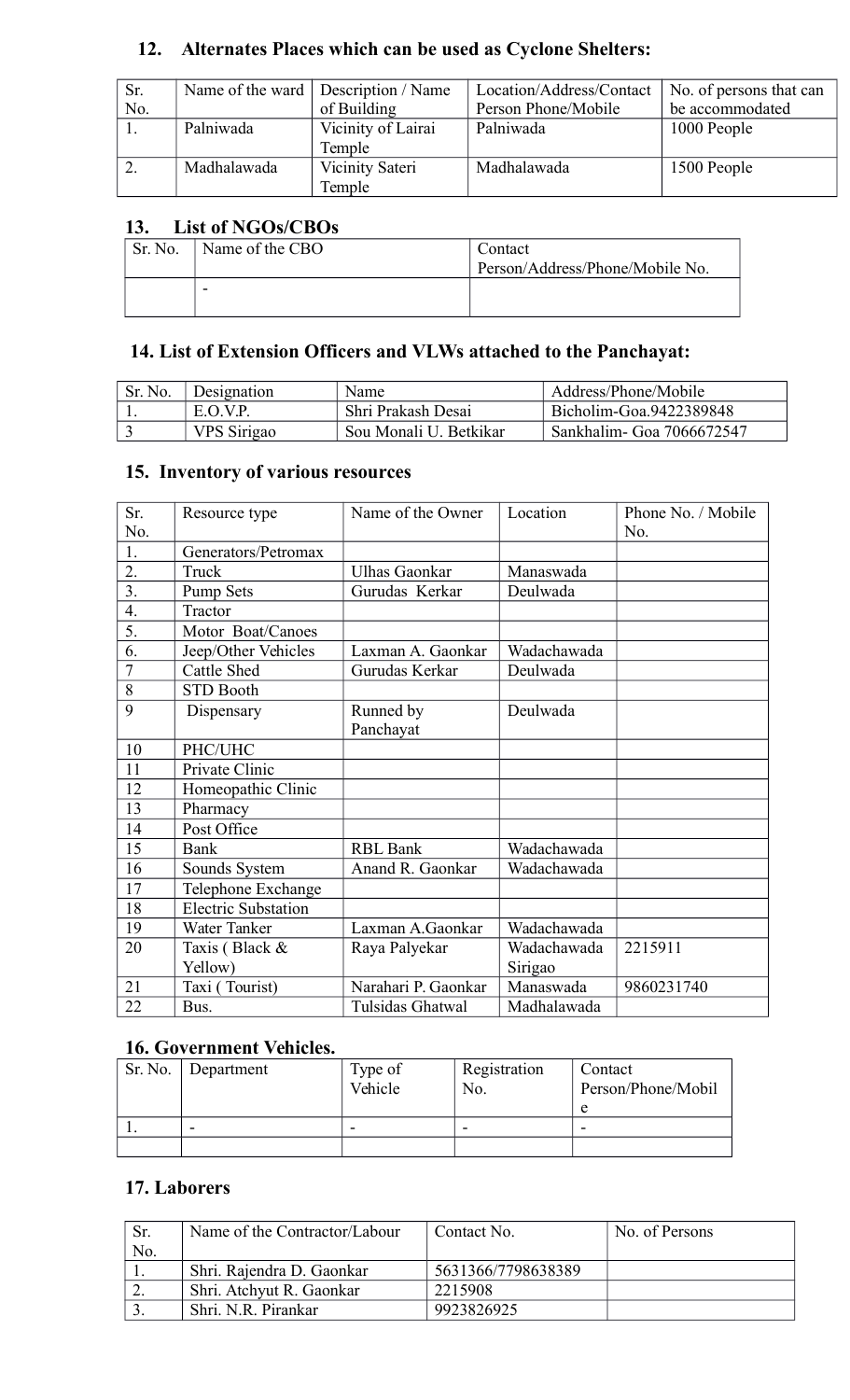#### **18. Road Connectivity**

| Sr.          | Name of the Ward    | Type of approach road  | Approach        | Availability of |
|--------------|---------------------|------------------------|-----------------|-----------------|
| No.          |                     | to the Village         | Road            | public          |
|              |                     |                        | Length          | transportation  |
|              | Wadachawada Sirigao | Assonora Sirigao, Road | $02 \text{ km}$ | N <sub>0</sub>  |
| 2            | Deulwada Sirigao    | Assonora Sirigao Road  | $02 \text{ km}$ | N <sub>0</sub>  |
| $\mathbf{c}$ | Palniwada Sirigao   | Assonora – Sirigao     | $02 \text{ km}$ | N <sub>0</sub>  |
| 4.           | Madhalawada Sirigao | Assonora-Sirigao       | $02 \text{ km}$ | N <sub>0</sub>  |
|              | Manaswada Sirigao   | Assonora – Sirigao     | $02 \text{ km}$ | N <sub>0</sub>  |

## **19. Hazard Analysis**

| Sr. No.        | Type of Hazard           | Potential Impact                              | Vulnerable |
|----------------|--------------------------|-----------------------------------------------|------------|
|                |                          |                                               | Areas      |
|                | Cyclone                  |                                               | 18         |
|                | <b>Storms</b>            | Whole Village Area                            | 19         |
| 3 <sub>1</sub> | Flood                    |                                               | 20         |
| 4.             | <b>Industrial Hazard</b> | Pollution of Mining due to mining activities  | 21         |
|                | Land sliders             | All three mining companies (Bandekar, Sesa,   |            |
|                |                          | Chowgule)                                     |            |
| 6.             | Scarcity of water        | Due to Mining Activities are deep on the land |            |

#### **20. History of Disaster**

| Type of Hazard |                        | Year of Occurrence |                               | Effect |  |
|----------------|------------------------|--------------------|-------------------------------|--------|--|
| Cyclone        |                        |                    |                               |        |  |
| Flood          |                        |                    |                               |        |  |
| Landslide      |                        |                    |                               |        |  |
| 21.            | <b>Mitigation Plan</b> |                    |                               |        |  |
| Sr. No.        | Ward Name              |                    | Mitigation Measures   Remarks |        |  |

# Sr. No. | Ward Name  $\vert$  Mitigation Measures | Remarks

#### **22. Training Requirements:**

(First Aid Sanitation, Training required to rural Youths

#### **23. CRISIS RESPONSE STRUCTURE:-**

1) Early warning Dissemination Group:

| Activities             |                                                                                                                                       | Name of the members            | Address                | Phone/<br>MobileNo. |
|------------------------|---------------------------------------------------------------------------------------------------------------------------------------|--------------------------------|------------------------|---------------------|
| Pre-disaster<br>hours) | Before 48                                                                                                                             |                                |                        |                     |
|                        | Monitor the Weather<br>forecast thoroughly<br>on a daily basis                                                                        | Dayanand Ramchandra<br>Gaonkar | Deulwada Sirigao       | 2215908             |
| $\bullet$              | Identifications aids to<br>disseminate warning<br>in all the concerned<br>villages<br>Collection of<br>important telephone<br>numbers | Shantaram Kerkar               | Deulwada Sirigao       | 2215839             |
| <b>During Disaster</b> |                                                                                                                                       | Dinanath Shamba Gaonkar        | Manaswada,             |                     |
| $\bullet$              | Cross checking of<br>warnings received<br>Dissemination of                                                                            |                                | Sirigao                | 2214445             |
|                        | warning throughout<br>the villages                                                                                                    | Tukaram R. Gaonkar             | Palniwada<br>Sirigao   |                     |
| <b>Post Disaster</b>   |                                                                                                                                       |                                |                        |                     |
| $\bullet$              | Minitor the path of<br>cyclone/flood on<br>radio/TV and confirm<br>from concerned                                                     | Ganesh Chandrakant Gaonkar     | Manaswada<br>Sirigao   |                     |
| $\bullet$              | Dissemination of<br>precautionary<br>information on post<br>cyclone health                                                            | Ravi Hari Gaonkar              | Madhalawada<br>Sirigao |                     |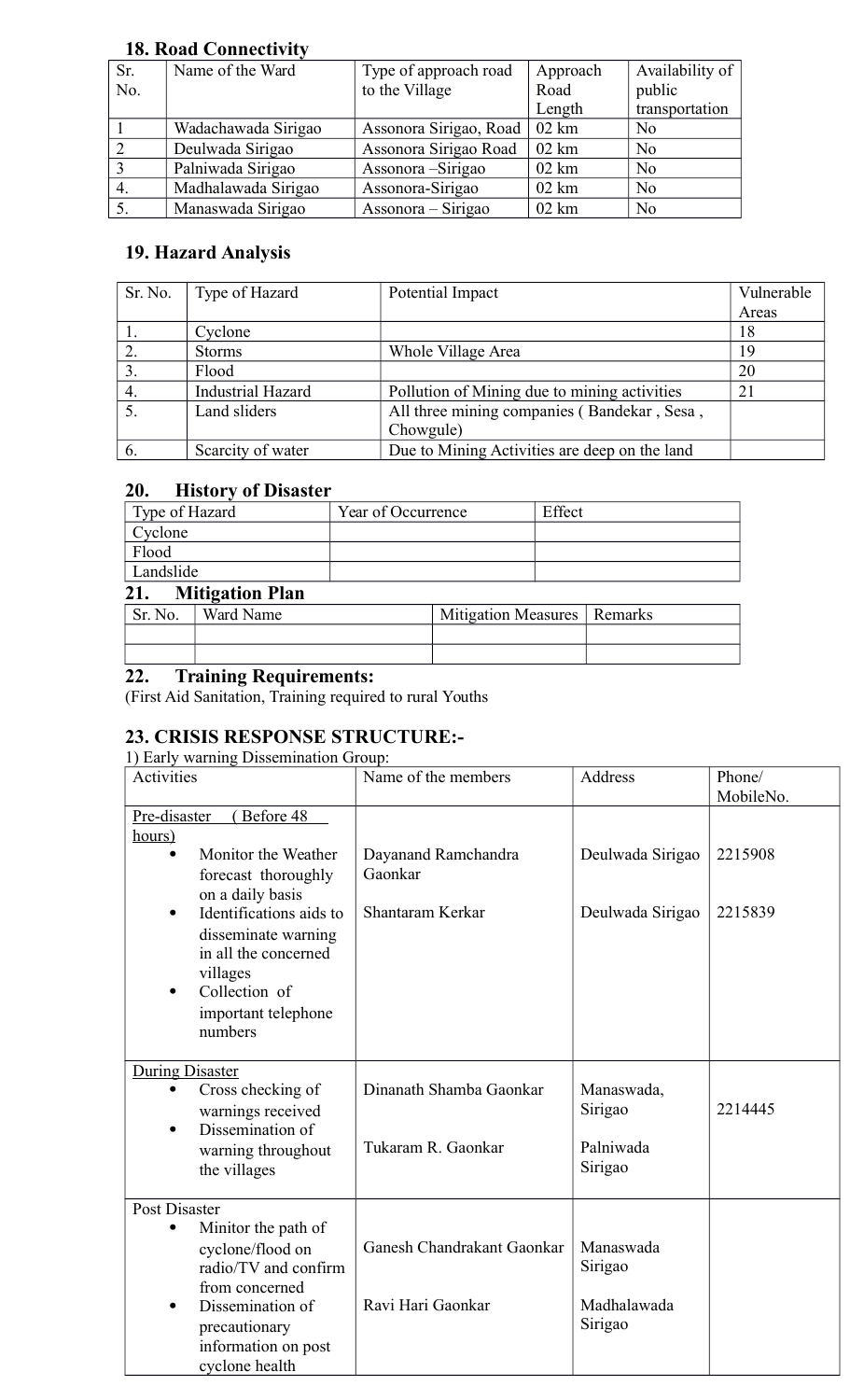| Co-ordination with<br>$\bullet$<br>other groups | hazards and remedies |  |  |
|-------------------------------------------------|----------------------|--|--|
|-------------------------------------------------|----------------------|--|--|

# **I) Evacuation and Search and Rescue Groups:-**

| Activities                                                                                                                                                                                                                                                                                 | Name of members | Address | Phone Mobile<br>No. |
|--------------------------------------------------------------------------------------------------------------------------------------------------------------------------------------------------------------------------------------------------------------------------------------------|-----------------|---------|---------------------|
| Pre-disaster (Before 48 hours)<br>Keeping information<br>about fishermen<br>Identification of safe<br>alternate routes<br>Identification of<br>motor boats and other<br>modes of<br>transportation.<br>Preparation of rafts,<br>rescue, kits, iron,<br>rope, torches,<br>transistors, etc. | Nil             |         |                     |
| <b>During Disaster</b><br>Information<br>fishermen and on the<br>impending danger<br>Facilitate the village<br>task force to help<br>vulnerable groups to<br>shifted to safe shelters<br>Ensuring discipline<br>during evacuation<br>Ensure evacuation of<br>livestock population          | nil             |         |                     |
| Post Disaster<br>Facilitating rescuing<br>injured and stranded<br>people<br>Co-ordination with<br>the government<br>officials<br>Maintaining a register<br>of missing persons<br>Assisting police/fire<br>brigade/NCC/Civil<br>Defense etc. for<br>rescue operation.                       | Nil             |         |                     |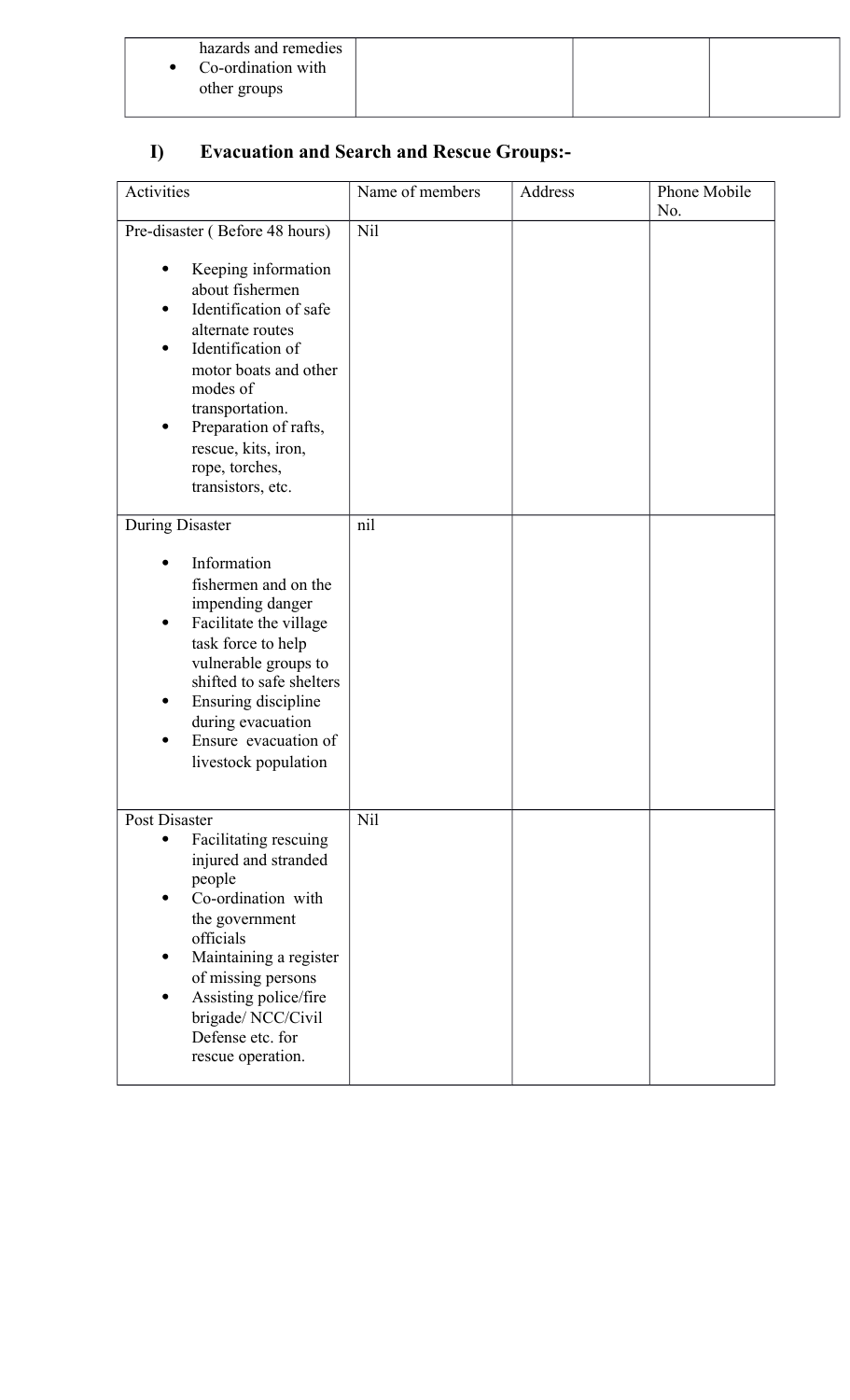| 11)                  |                                                                                                                                                                                                                                | <b>Medical Ald and First Ald Groups:-</b>             |                                  |                          |
|----------------------|--------------------------------------------------------------------------------------------------------------------------------------------------------------------------------------------------------------------------------|-------------------------------------------------------|----------------------------------|--------------------------|
| Activities           |                                                                                                                                                                                                                                | Name of members                                       | Address                          | Phone Mobile<br>No.      |
| ٠                    | Pre-disaster (Before 48 hours)<br>Maintaining of list of<br>pregnant women,<br>infants, disabled sick<br>and old<br>Keeping of first aid<br>box with<br>disinfectants, water<br>purifying tablets,<br>antiseptics, medicine,   | Smt. Vijaya<br>Mandrekar<br>Shri. Bhagwant<br>Gaonkar | Palniwada Sirigao<br>Madhalawada | 9765820165<br>9923826339 |
| ٠                    | bandages, scissors,<br>blades, ORS, etc<br>Keeping stretcher<br>ready to bring injured<br>people<br>Stocking of bleaching<br>agents<br>Stocking kerosene<br>and fuel wood to<br>dispose off carcasses<br>Stocking of lime bags |                                                       |                                  |                          |
| During Disaster<br>٠ | Facilitating movement<br>of medicine stock and<br>first aid kits to shelter<br>places<br>Looking after medical<br>needs of the evacuees<br>Maintaining sanitation<br>at the shelter place                                      | Shri.Bhagwant<br>Gaonkar                              | Madhalawada                      | 9923826339               |
| Post Disaster<br>٠   | Facilitating the village<br>task force members to<br>attend injured an<br>tramatized people<br>Informing of relied<br>medical supplies that                                                                                    | Shri.Sadanand<br>Gaonkar                              | Manaswada<br>Sirigao             | 9890606355               |
| ٠                    | are running low<br>Helping doctors shift<br>the ill and the injured<br>to the hospitals<br>Spraying of bleaching<br>power and other<br>disinfectants<br>Curing of water<br>bodies and clearing of<br>water congestion.         | Shri. Atchyut<br>Gaonkar                              | Deulwada, sirigao                | 9226198980               |

### **II) Medical Aid and First Aid Groups:-**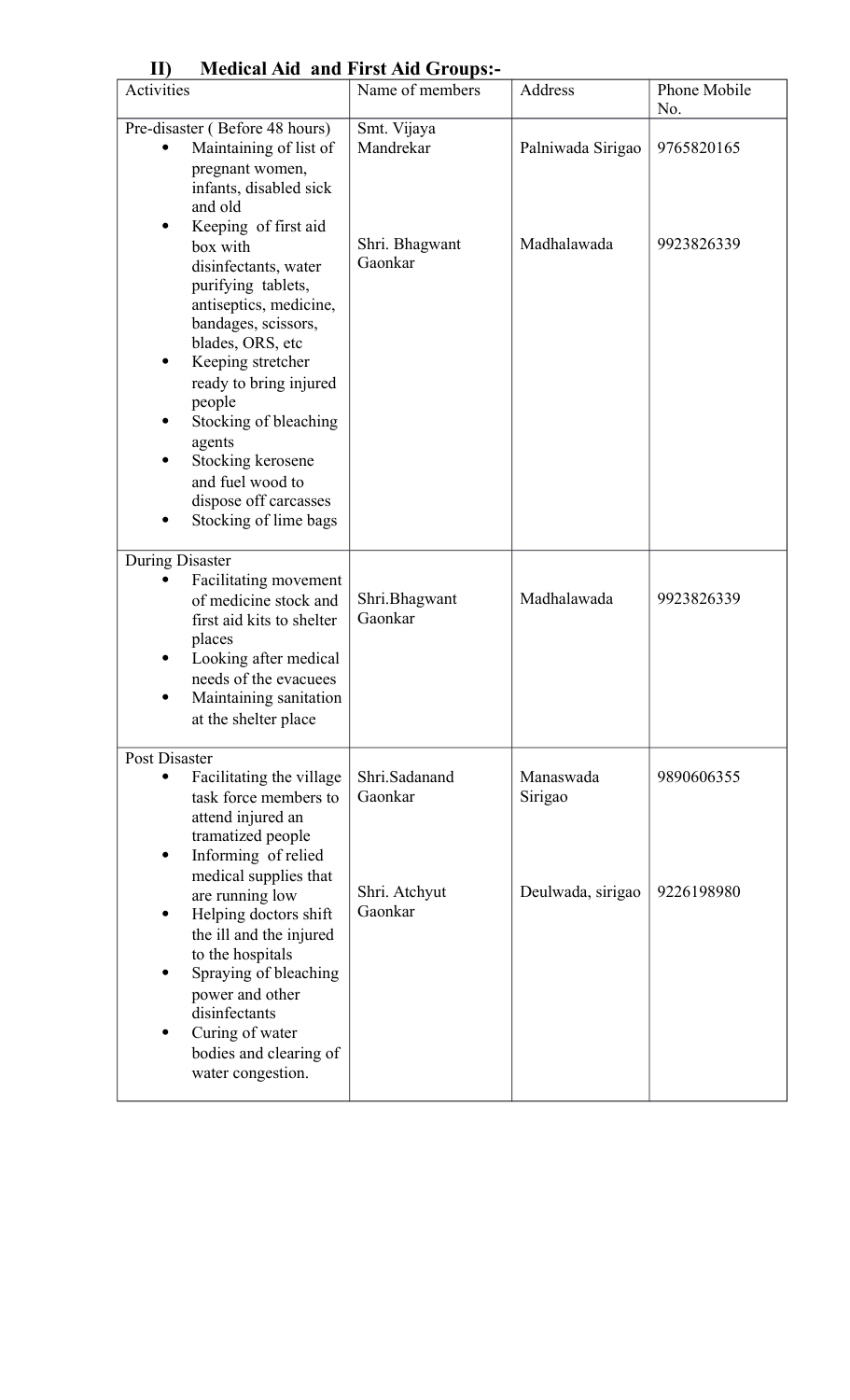# **III) Relief and Damage Assessment Group:**

| Activities                                                                                                                                                                                                                                                                                                                                                                | Name of members       | Address                | Phone/Mobil<br>e No. |
|---------------------------------------------------------------------------------------------------------------------------------------------------------------------------------------------------------------------------------------------------------------------------------------------------------------------------------------------------------------------------|-----------------------|------------------------|----------------------|
| Pre-disaster (Before 48 hours)<br>Mobilizing stocks from<br>the government and<br>other sources (food,<br>baby food, medicine<br>$etc.$ )<br>Stocking temporary<br>building materials like<br>bamboo, rope, tarpaulin,<br>asbestos, sheets, etc.<br>Stocking animals feed                                                                                                 | Shri.Sadanand Gaonkar | Manaswada<br>Sirigao   | 9890606355           |
| <b>During Disaster</b><br>Moving relief supply to<br>identified shelters<br>Monitoring of stocks                                                                                                                                                                                                                                                                          | Shri. Atchyut Gaonkar | Deulwada Sirigao       | 9226198980           |
| Post Disaster<br>Receiving relief<br>$\bullet$<br>materials, stocks and<br>distribute<br>Replenishing stocks<br>$\bullet$<br>immediately that is<br>running low<br>Monitoring and<br>$\bullet$<br>distributing relief<br>Ensuring that the<br>officials starts the proper<br>damage assessment<br>Co-ordination with the<br>revenue dept. for proper<br>damage assessment | Smt. Kalpita Ghadi    | Wadachawada<br>Sirigao |                      |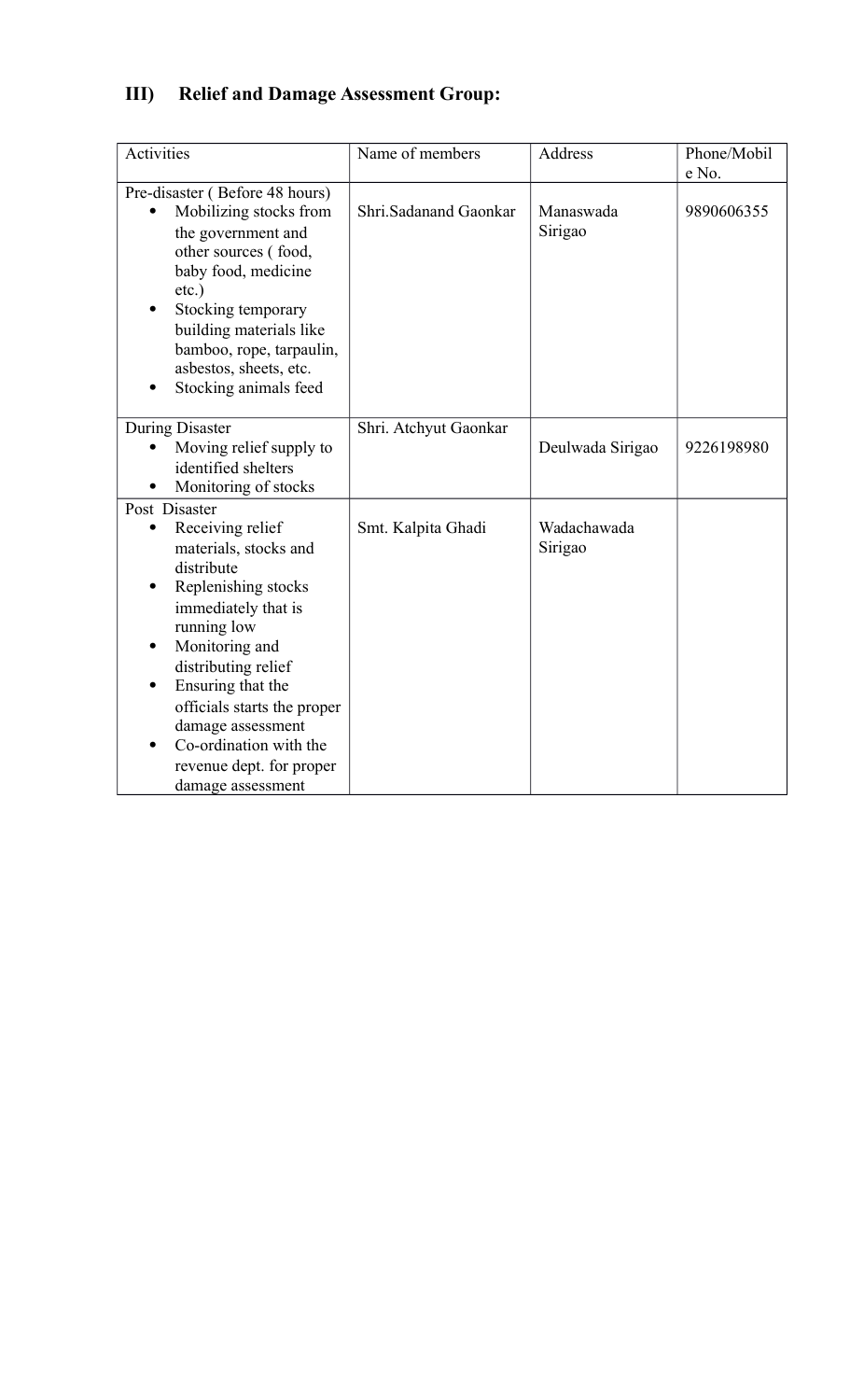| <b>Activities</b>                                                                                                                                                                                                                                                                                                                                   | Name of members     | Address                         | Phone/Mobile<br>No. |
|-----------------------------------------------------------------------------------------------------------------------------------------------------------------------------------------------------------------------------------------------------------------------------------------------------------------------------------------------------|---------------------|---------------------------------|---------------------|
| Pre-Disaster (before 48 hours)<br>Check cyclonic/floor<br>shelter and safe houses<br>that have been identified<br>to house people<br>Stock food, water utensils,<br>medicines, baby food,<br>candles, match boxes,<br>kerosene, fuel wood<br><b>Ensure sanitation</b><br>condition<br>Arrangement of porable<br>water<br>Install temporary latrines | Kalpita Ghadi       | Wadachawada                     | 9637628260          |
| During Disaster<br>Organize space to house<br>evacuees families<br>Ensure strict hygiene<br>Register evacuees<br>Organize separate place<br>for children, pregnant<br>women etc                                                                                                                                                                     | Mitesh Gaonkar      | Manaswada                       | 7875076719          |
| Post Disaster<br>Ensure hygiene<br>Information sharing<br>Arrangement of volunteers<br>to maintain law and order<br>in the vicinity of the<br>shelter                                                                                                                                                                                               | Bhagwant<br>Gaonkar | MadhlawadaSiriga<br>$\mathbf 0$ | 9923826339          |

| Sr.            | Resource | Name of the Owner     | Location    | Phone No.  |
|----------------|----------|-----------------------|-------------|------------|
| No.            | Type     |                       |             | Mobile     |
|                |          | Ulhas Gaonkar         | Manaswada   | 2215776    |
| $\overline{2}$ |          | Vishwamber G. Gaonkar | Wadachawada | 9822528425 |
|                |          | Raya B. Palyekar      | Wadachawada | 2215911    |
| 4              |          | Mitesh Gaonkar        | Manaswada   |            |
|                |          | Vithal G. Gaonkar     | Wadachawada |            |
| 6              |          | Suryakant R. Palni    | Palniwada   |            |
|                |          | Madhusudhan V.        | Deulwada    | 2215127    |
|                |          | Shirgaonkar           |             |            |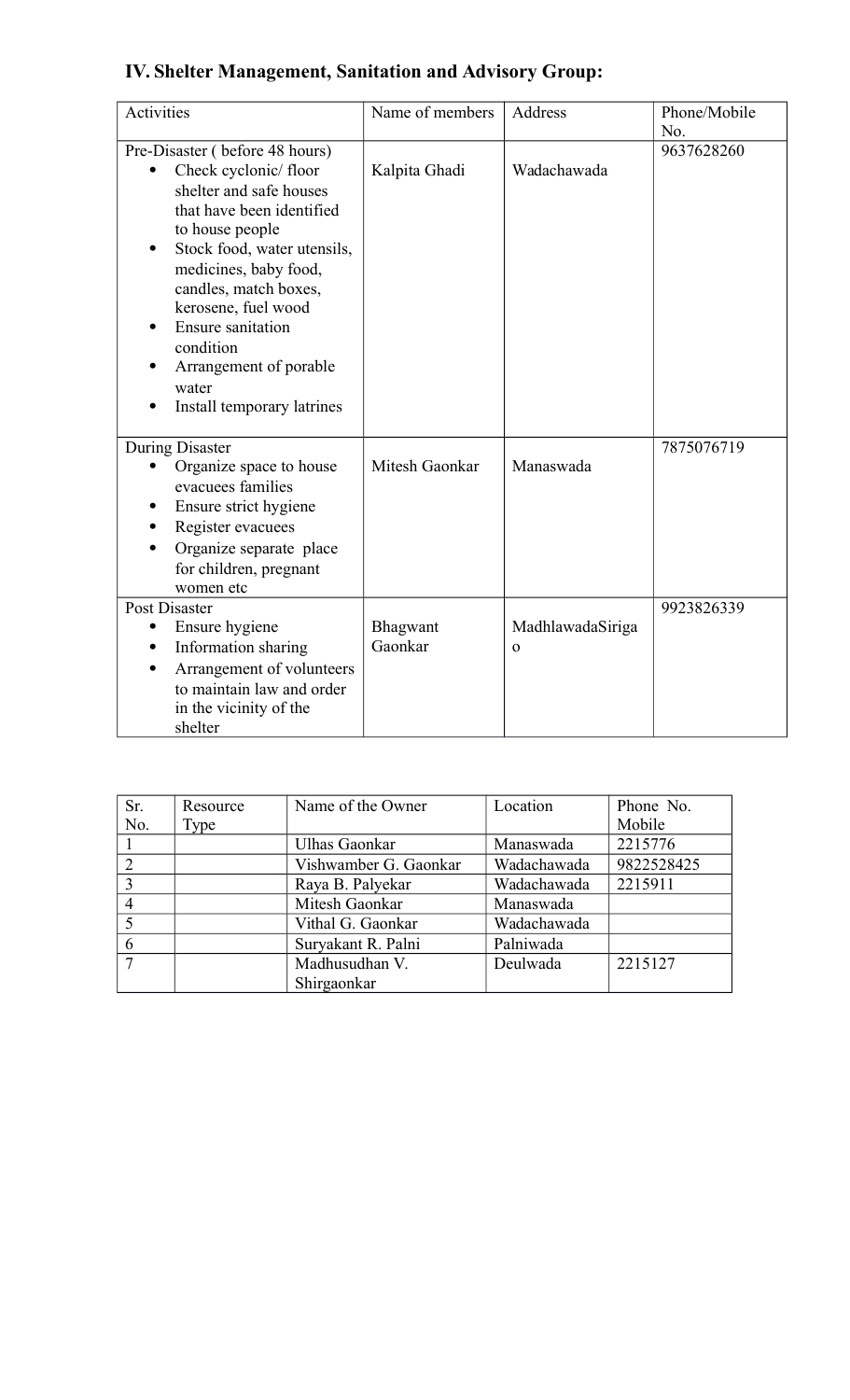| Sr.            | Resource | Name of the Owner   | Location    | Phone No. |
|----------------|----------|---------------------|-------------|-----------|
| No.            | Type     |                     |             | Mobile    |
|                | Jeep     | Umesh R. Chari      | Deulwada    |           |
|                |          |                     |             |           |
| Sr.            | Resource | Name of the Owner   | Location    | Phone No. |
| No.            | Type     |                     |             | Mobile    |
|                | Van      | Amardeep J. Gaonkar | Palniwada   | 2215024   |
| 2              |          | Shripad M. Joshi    | Deulwada    |           |
|                |          |                     |             |           |
|                | Car      | Ramchandra L.       | Wadachawada | 2215545   |
|                |          | Mandrekar           |             |           |
| $\overline{2}$ |          | Dayanand R. Gaonkar | Deulwada    | 2215908   |

| Sr.            | Resource           | Name of the Owner            | Location    | Phone No.      |
|----------------|--------------------|------------------------------|-------------|----------------|
| No.            | Type               |                              |             | Mobile         |
|                | <b>Cattle Shed</b> |                              |             |                |
| $\mathbf{1}$   |                    | Ramesh Desai                 | Wadachawada | N <sub>o</sub> |
| $\overline{2}$ |                    | Krishna Laxman Gaonkar       | Wadachawada | N <sub>o</sub> |
| $\overline{3}$ |                    | <b>Anant Govind Panjikar</b> | Wadachawada | N <sub>o</sub> |
| $\overline{4}$ |                    | Murari Ladu Gaonkar          | Wadachawada | N <sub>o</sub> |
| $\overline{5}$ |                    | Jalindar Vitthal Gaonkar     | Wadachawada | N <sub>o</sub> |
| 6              |                    | Ganu Vitthal Gaonkar         | Wadachawada | N <sub>o</sub> |
| $\overline{7}$ |                    | <b>Anand Mukund Gaonkar</b>  | Wadachawada | N <sub>o</sub> |
| 8              |                    | Surya Shabi Mainekar         | Wadachawada | N <sub>o</sub> |
| 9              |                    | Deu Babal Bhamaikar          | Wadachawada | N <sub>o</sub> |
| 10             |                    | Shantaram H. Ghatwal         | Deulwada    | No             |
| 11             |                    | Ramchandra A. Gaonkar        | Deulwada    | 2215908        |
| 12             |                    | Jaganath G. Gaonkar          | Palniwada   | 2215024        |
| 13             |                    | Ramakant S. Gaonkar          | Palniwada   | No             |
| 14             |                    | Balchandra N. gaonkar        | Madhalawada | N <sub>o</sub> |
| 15             |                    | Chandrakant N. Gaonkar       | Madhalawada | $\rm No$       |
| 16             |                    | Padmanath U. Gaonkar         | Madhalawada | N <sub>o</sub> |
| 17             |                    | Kanta Baskar Kudnekar        | Madhalawada | N <sub>o</sub> |
| 18             |                    | Jaganath Y. Ghatwal          | Madhalawada | N <sub>o</sub> |
| 19             |                    | Tulsidas R. Ghatwal          | Madhalawada | N <sub>o</sub> |
| 20             |                    | Sitaram Gopi Ghatwal         | Madhalawada | N <sub>o</sub> |
| 21             |                    | Tukaram V. Ghatwal           | Madhalawada | N <sub>o</sub> |
| 22             |                    | Arjun M. Gaonkar             | Madhalawada | N <sub>o</sub> |
| 23             |                    | Vaman N. Gaonkar             | Madhalawada | $\rm No$       |
| 24             |                    | Gopal K. Gaonkar             | Manaswada   | No             |
| 25             |                    | Gangaram A. Gaonkar          | Manaswada   | $\rm No$       |
| 26             |                    | Vaikunth S. Gaonkar          | Manaswada   | N <sub>o</sub> |
| 27             |                    | Chandrakant G. Gaonkar       | Manaswada   | 2215909        |
| 28             |                    | Damu D. Gaonkar              | Madhalawada | N <sub>o</sub> |

Bhagwant B. Gaonkar